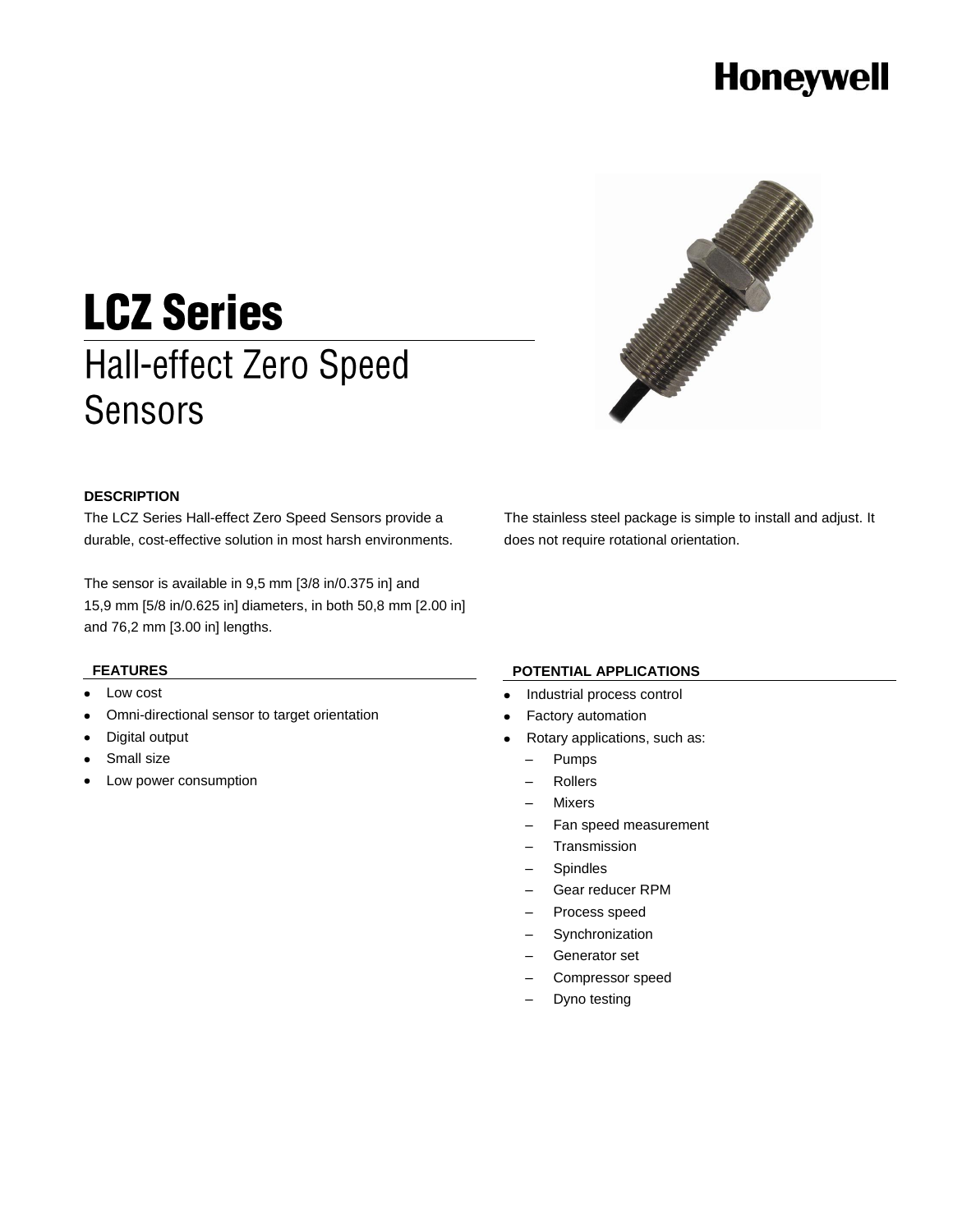# **LCZ Series**

### **Table 1. Sensor Specifications**

| <b>Characteristic</b>        | <b>Minimum</b>         | <b>Maximum</b> | Unit                         | <b>Condition</b>                   |
|------------------------------|------------------------|----------------|------------------------------|------------------------------------|
| Supply voltage               | 4.5                    | 26             | Vdc                          |                                    |
| Supply current               |                        | 20             | mA                           | $load = infinity, Vcc = 26$        |
| Reverse polarity             | 30                     |                | Vdc                          |                                    |
| Output sinking               |                        | 20             | mA                           | 0.4 V max. short circuit protected |
| Voltage low                  |                        | 0.4            | $\vee$                       | at 30 mA max. sink                 |
| Voltage high                 |                        | 30             | Vdc                          |                                    |
| Duty cycle                   | 20                     | 80             | $\frac{0}{0}$                | within operating gap               |
| Operating frequency          | 0                      | 15k            | Hz                           | no orientation required            |
| Output signal rise/fall time |                        | 4.0            | μs                           | 880 Ohm, 20 pF                     |
| Dielectric strength          | 200                    |                | Vac                          | <2 mA leakage                      |
| Operation gap                |                        |                |                              | at gaps below curve (see Figure 3) |
| Output impedance             | 4.7                    | 5.3            | kOhm                         |                                    |
| Operating temperature range  | $-40$ [ $-40$ ]        | 125 [257]      | $^{\circ}$ C [ $^{\circ}$ F] |                                    |
| Storage temperature          |                        | 125 [257]      | $^{\circ}$ C [ $^{\circ}$ F] |                                    |
| Sealing                      | IP <sub>68</sub>       |                |                              |                                    |
| Shock                        | 50 G, 11 ms            |                |                              |                                    |
| Vibration                    | 15 G, 10 Hz to 2000 Hz |                |                              |                                    |
| Housing material             | stainless steel        |                |                              |                                    |
| Weight                       | see Figure 1           |                |                              |                                    |

### **Figure 1. Mounting Dimensions (For reference only: mm/[in])**

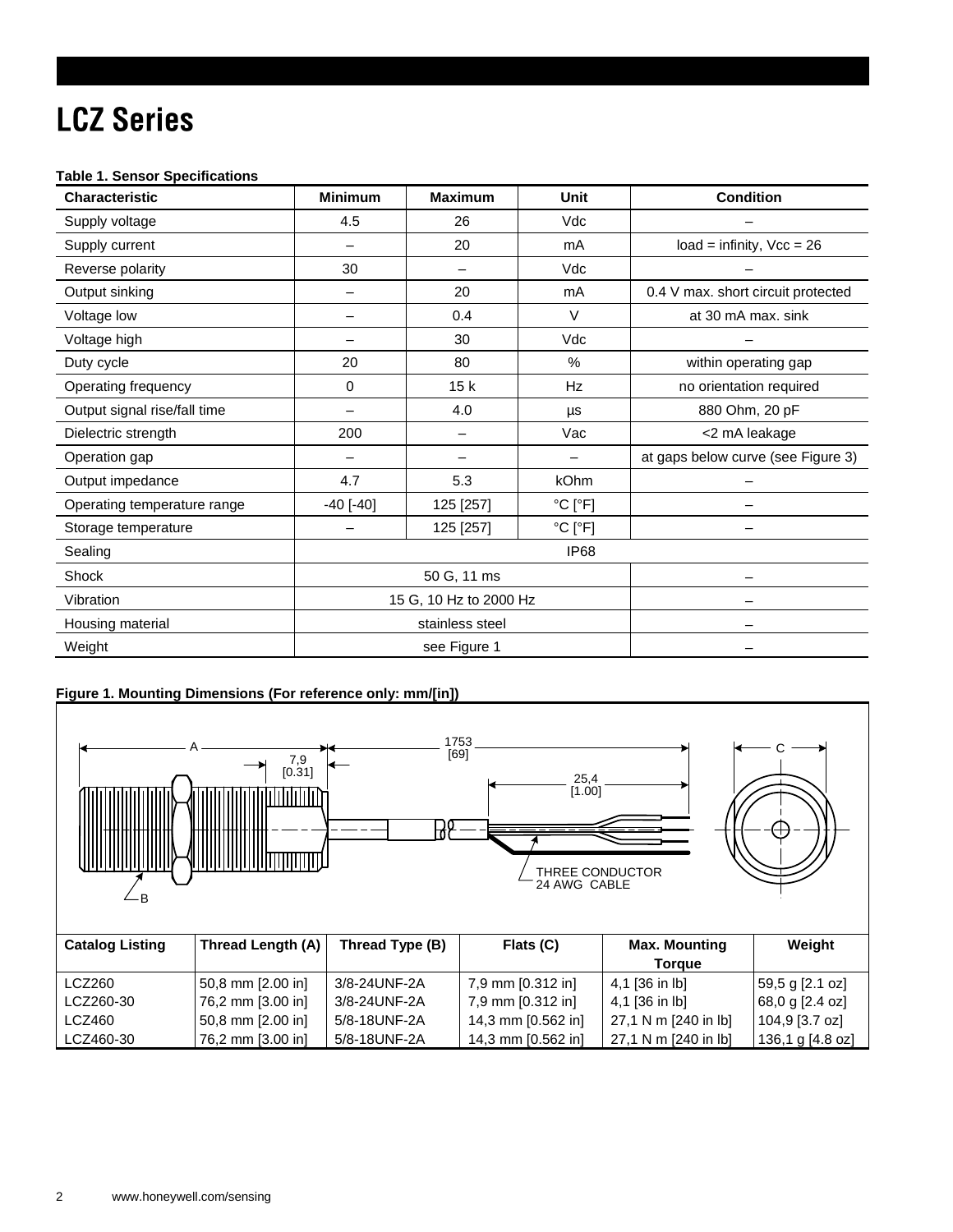## Hall Effect Zero Speed Sensor

**Figure 2. Equivalent Electrical Schematic**